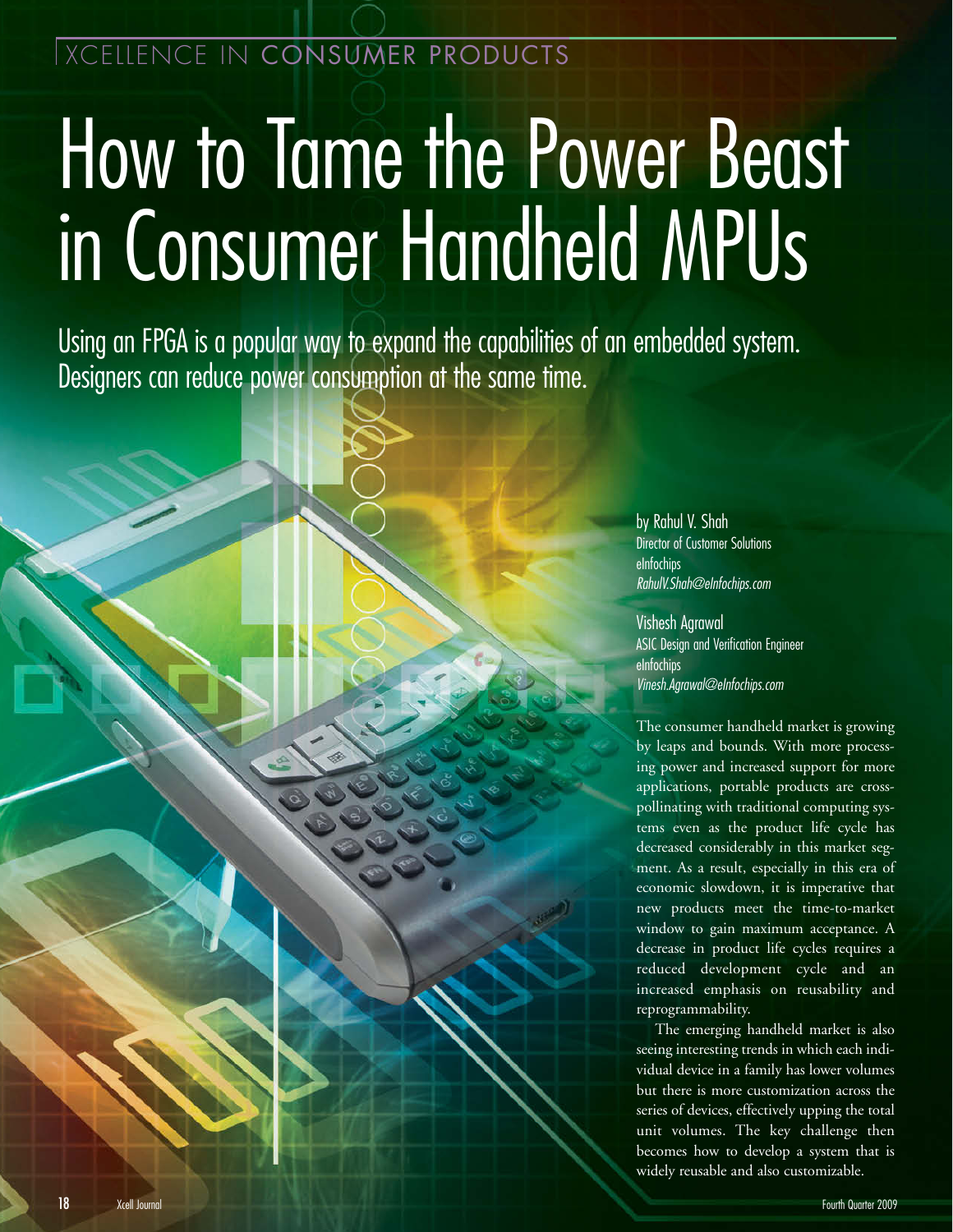These requirements have led designers increasingly to turn to the FPGA for handheld-product development. The FPGA has become more powerful and feature-rich, while gate counts, area and frequency have increased. FPGA development and turnaround cycles are considerably shorter than those of custom ASICs, and the added advantage of reprogrammability can make the FPGA a more compelling solution for handheld embedded systems.

In an ASIC- or an FPGA-based design, designers must take certain performance criteria into account. The challenges can be stated in terms of area, speed and power.

As with the ASIC, vendors are taking care of the area and speed challenges in FPGA design. With increased gate counts, the FPGA has more area and size to accommodate larger applications, and tools include better algorithms to utilize the area optimally. For example, technology advancements with newer standard-cell libraries have led to FPGAs achieving higher frequencies.

The newer and better FPGA technology brings with it a whole new set of challenges for the designer. Power utilization is one issue that moves to the forefront when designing an FPGA-based embedded system for a handheld or portable device.

#### **FPGA in an Embedded System**

A typical embedded system consists of a processor, memory, standard interfaces like USB, SPI, I<sup>2</sup>C and so on, along with peripherals such as liquid-crystal display, audio-out and the like. The heart of the application still resides in the processor and the processor interfaces, with various peripherals using onboard connections. The performance of the system depends on the performance of the processor, which has a very standard architecture and is not easy to customize.

The processor may also end up utilizing its activity time in processing information from a slower peripheral (for example, reading data from a slower ADC audio on an I2S interface). Although the processor usage may reach 100 percent in this case, the device is not doing microprocessor-centric activities but is working at a significantly lower performance level. Irrespective of its core frequency, the microprocessor must wait for the data from a slower clock. This also results in higher power consumption, as the processor is showing full utilization. The result is lower battery life along with larger



*Figure 1 – FPGA architecture for audio/video distribution system*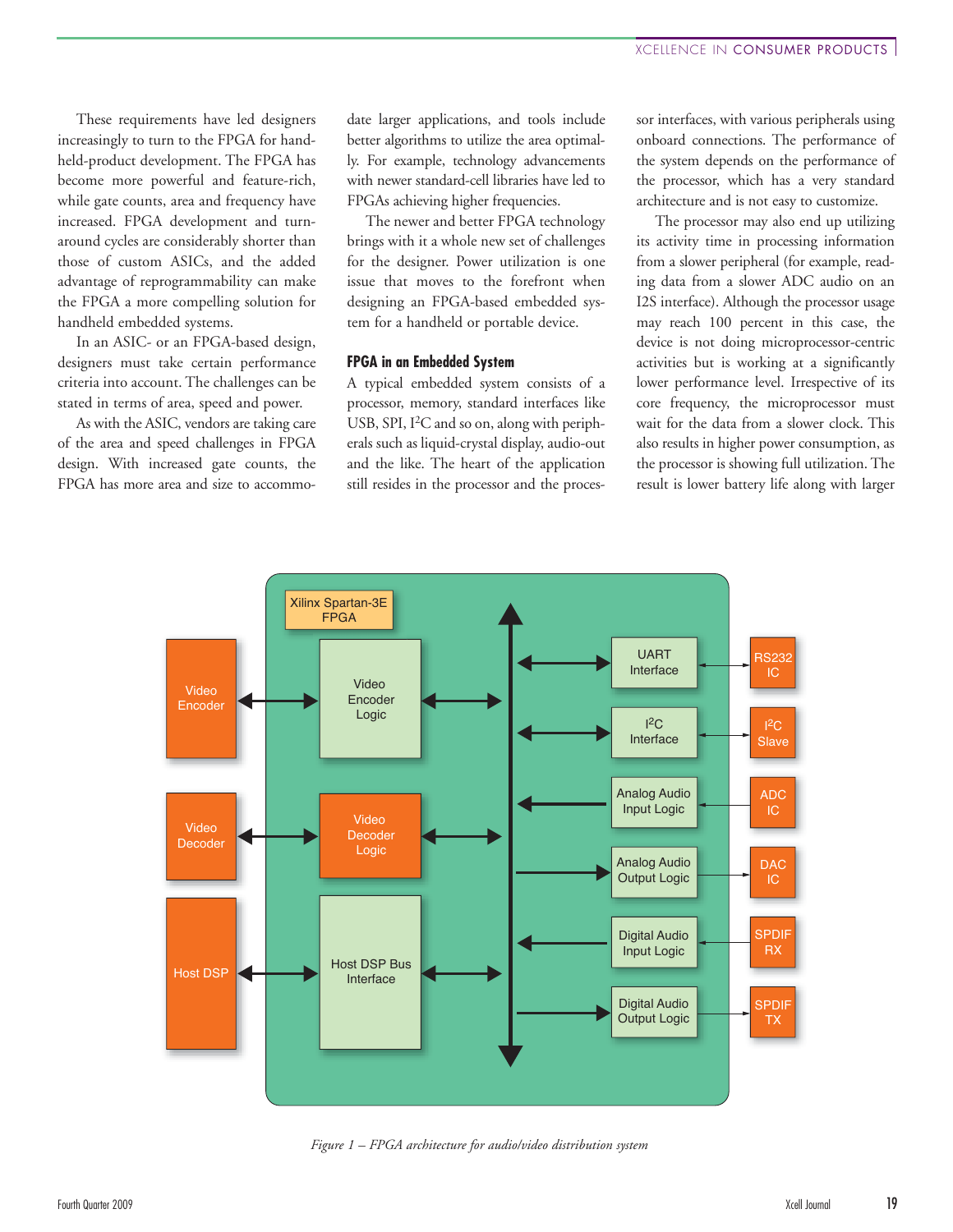## One technique to minimize static power consumption is to perform power estimations early in the design cycle and, if feasible, change the topology or use a different IP block. Xilinx's xPower Estimator tool signals very early in the design process whether you can meet the power budget.

heat sinks or fans for cooling, eventually affecting the reliability of the entire system.

FPGAs have started to play an important role on this front, since they can offload the processor of many of its peripheral interaction duties. For example, the embedded distribution system of an uncompressed audio/video stream through a standard Gigabit TCP/IP network, shown in Figure 1, has a dedicated DSP processor interfacing with a Xilinx<sup>®</sup> FPGA over a standard bus interface. The FPGA is connected to various slower peripheral devices.

For starters, it is interfacing with a 12 bit PCM audio input and a 12-bit PCM audio output, both over I2S. It also interfaces with a video encoder and decoder and communicates with I2C slaves and RS232 devices. There are few general-purpose I/Os connected to the FPGA. The standard bus operates at a high speed of 66 MHz, while the audio peripherals work at a low speed of 1.182 MHz. Serial interfaces like UART and  $I^2C$  operate at 56.6 kHz and 100 kHz respectively. The data transfer takes place over multiple clock domains with only the processor configuring the data flow.

In this case, instead of the processor interacting with the slower peripheral device, the FPGA can read data from the slower PCM ADC audio and store it in its internal buffer. Either the processor can read that buffer periodically or the FPGA can send an interrupt to the processor when it has sufficient data. The processor now has more idle time in which to do processor-centric work if required; otherwise it can go into sleep mode during idle time.

#### **Power Consumption**

In a battery-operated embedded system, power saving is of the utmost importance. Power consumption can be categorized into three areas: startup power, static power and dynamic power.

The designer cannot control startup power consumption, which plays an important role in deciding on the power supply selection. Most of the maximum current level drawn is achieved in this phase.

But static and dynamic power consumption are two areas where, with proper planning and by following correct guidelines, the embedded designer working with FPGAs can make a marked improvement in power optimization.

Static power is the flow of current through a component even when there is no activity in the system, generally due to device bias and leakage. Static power also depends upon operating voltage. Reducing the operating voltage will reduce the static power. But this decision is not always in the hands of the designer.

What the designer can do is to define the architecture in such a way that requires the least amount of resources, to use resource sharing whenever possible and to use the FPGA blocks in the most efficient manner.

Another technique to minimize static power consumption is to perform power estimations early in the design cycle and if required and feasible—change the topology or use a different IP block. Xilinx's xPower Estimator tool is useful in knowing very early in the design whether you can meet the power budget. Early-stage power estimation may not be totally accurate, but it does serve as a guiding tool.

#### **Dynamic Power Consumption**

Dynamic power consumption is the result of some activity on the FPGA gate—namely, signal switching—when both gates are switched on briefly, causing current flow and capacitance. The speed of the signal switching will determine how much power is consumed. Another factor that determines dynamic power consumption is the inherent capacitance created within the geometry of the circuitry.

Dynamic power is a function of the clock rate, the number of gates that are switching and the switching rate of these gates. The capacitive load on the gate fanout and wire add to the dynamic power consumption, which is proportional to the product of capacitance, voltage and square of frequency.

The designer has maximum control over this type of power consumption, with access to many techniques that will reap the maximum benefit when it comes to dynamic power.

Reducing the signal switching frequency slashes power consumption exponentially. As in the reference design shown in Figure 1, the control logic for the UART, parity check or frame overrun error occurs in the slower clock domain. Even though there is no reduction in the gate count, the power consumption falls. Designers can also reduce dynamic power consumption by lowering the overall operating frequency, if feasible. After doing the feasibility and performance analysis, for example, the designers decided that instead of working at 133 MHz, the above design also works at 66 MHz. The DSP supported both those speeds, and reducing the voltage also helped in dissipating less power.

Another technique is to reduce the number of active gates in an operating mode. Sometimes a part of the logic, though switched on and configured at power-up, is not required to actually do anything. If, for example, the analog audio capture unit is active, the application is not performing any activity on digital SPDIF audio capture. In this case, the typical digital SPDIF audio capture still performs data